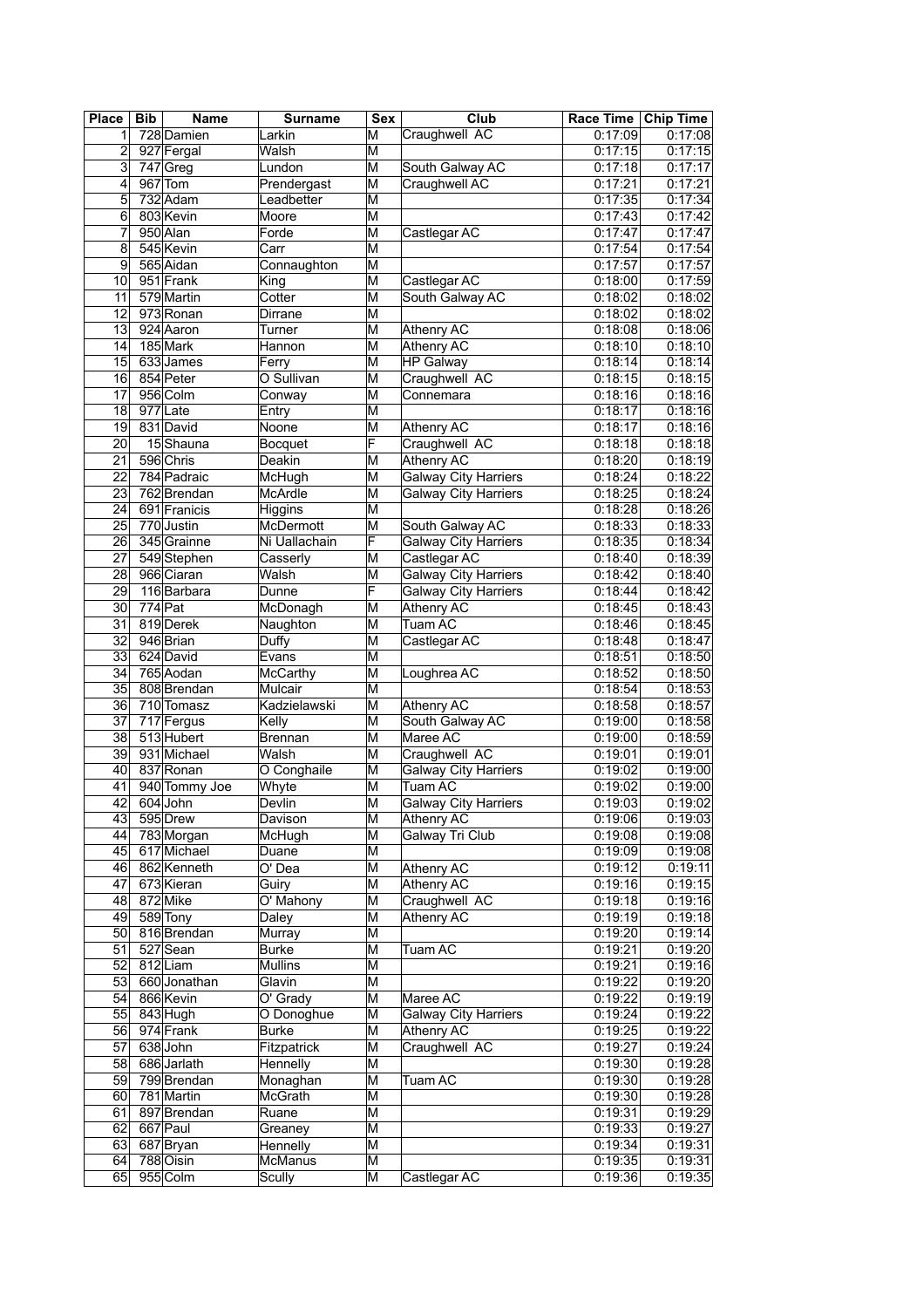| 66               | 840 Tony     | O Connor       | M                       | <b>Galway City Harriers</b> | 0:19:36 | 0:19:31 |
|------------------|--------------|----------------|-------------------------|-----------------------------|---------|---------|
| 67               | 775 Paul     | McDonagh       | M                       | Maree AC                    | 0:19:37 | 0:19:34 |
| 68               | 957 Mike     | Ward           | M                       | Loughrea AC                 | 0:19:39 | 0:19:33 |
| 69               | 343 Eilis    | Ni Dhuill      | F                       | <b>Galway City Harriers</b> | 0:19:40 | 0:19:38 |
| 70               | 616 Colin    | Duane          | ΙM                      |                             | 0:19:41 | 0:19:38 |
| 71               | 610John      | Dolan          | M                       |                             | 0:19:42 | 0:19:36 |
| 72               | 889Liam      | Rabbitt        | M                       | Craughwell AC               | 0:19:43 | 0:19:41 |
| 73               | 868 Martin   | O' Hara        | M                       | <b>Athenry AC</b>           | 0:19:46 | 0:19:46 |
| 74               | 588Liam      | Curran         | M                       | <b>Galway Tri Club</b>      | 0:19:48 | 0:19.45 |
| 75               | 397 Sue      | Redmond        | F                       |                             | 0:19:50 | 0:19:48 |
| 76               | 871 Emmett   | O' Looney      | М                       |                             | 0:19:51 | 0:19:49 |
| $\overline{77}$  | 930 Kieran   | Walsh          | M                       |                             | 0:19:52 | 0:19:50 |
| 78               | 528 Tiernan  | <b>Burke</b>   | M                       | <b>Athenry AC</b>           | 0:19:55 | 0:19.46 |
| 79               | 642 Tomas    | Flanagan       | M                       | <b>Galway City Harriers</b> | 0:19:57 | 0:19:53 |
| 80               | 522 Alan     | Burke          | M                       | Athenry AC                  | 0:19:58 | 0:19:55 |
| 81               | 142 Sinead   | Foran          | F                       | Athenry AC                  | 0:20:00 | 0:19:58 |
| 82               | 635 Adrian   | Fitzmaurice    | ΙM                      | Athenry AC                  | 0:20:01 | 0:19:58 |
| 83               | 789 Kevin    | McNama         | M                       | East Galway AC              | 0:20:02 | 0:19:53 |
| 84               | 689 Gearoid  | Hennessy       | M                       | <b>Athenry AC</b>           | 0:20:02 | 0:19:59 |
| 85               | 906 Austin   | Sammon         | M                       | Galway Tri Club             | 0:20:02 | 0:19:59 |
| 86               | 530 Shane    | <b>Burns</b>   | ΙM                      |                             | 0:20:04 | 0:20:01 |
| 87               | 806 Mark     | Moran          | M                       |                             | 0:20:04 | 0:20:01 |
| 88               | 669 Colman   | Greene         | M                       | <b>Clare River Harriers</b> | 0:20:06 | 0:20:01 |
| 89               | 504 Michael  | <b>Begley</b>  | M                       |                             | 0.20.08 | 0:20:04 |
| 90               | 563 Andrew   | Connaire       | M                       | Craughwell AC               | 0:20:08 | 0:20:06 |
| 91               | 229 Edel     | Kelly          | F                       |                             | 0:20:09 | 0:20:07 |
| 92               | 594 Brian    | Davison        | M                       |                             | 0:20:10 | 0:20:07 |
| 93               | 823 Tony     |                | M                       | Craughwell AC               | 0:20:10 | 0:20:06 |
| 94               | 870John      | Nevin          |                         |                             |         |         |
|                  |              | O' Leary       | M                       | Athenry AC                  | 0:20:11 | 0.20.10 |
| 95<br>96         | 679 Stuart   | Harries        | M                       |                             | 0.20:12 | 0:20:09 |
|                  | 716 Derek    | Kelly          | M                       |                             | 0:20:13 | 0:20:09 |
| 97               | 620 Pat      | Duggan         | ΙM                      |                             | 0:20:14 | 0:20:10 |
| 98               | 575 Declan   | Cormican       | $\overline{\mathsf{M}}$ |                             | 0:20:15 | 0:20:09 |
| 99               | 636 John     | Fitzmaurice    | M                       |                             | 0:20:17 | 0:20:14 |
| 100              | 896 Philip   | Roxby          | M                       | Maree AC                    | 0:20:17 | 0:20:10 |
| 101              | 887 David    | Quinn          | M                       | Loughrea AC                 | 0:20:17 | 0:20:10 |
| 102              | $923$ Ray    | Treacy         | M                       | Athenry AC                  | 0:20:19 | 0.20.16 |
| 103              | 766 Richard  | McCarthy       | M                       | Galway Tri Club             | 0:20:20 | 0:20:19 |
| 104              | 907 Alex     | Schutz         | M                       | <b>HP</b> Galway            | 0:20:22 | 0:20:17 |
| 105              | 937 Bryan    | Weafer         | ΙM                      |                             | 0:20:24 | 0:20:17 |
| 106              | 547 Stephen  | Carty          | M                       | Craughwell AC               | 0.20:24 | 0:20:21 |
| 107              | 860 lan      | O' Connor      | M                       |                             | 0:20:25 | 0:20:22 |
| 108              | 674 Aidan    | Hanley         | M                       | Galway Tri Club             | 0:20:25 | 0:20:24 |
| 109              | 828 Liam     | Nolan          | M                       |                             | 0:20:26 | 0:20:24 |
| 110              | 834 Eoghan   | O Ceallaigh    | M                       |                             | 0:20:28 | 0:20:23 |
| 111              | 693 Keith    | Holland        | M                       | <b>HP Galway</b>            | 0:20:31 | 0:20:23 |
| 112              | 859 Denis    | O' Connor      | М                       |                             | 0:20:31 | 0:20:26 |
| 113              | 606 Pat      | Dirrane        | M                       |                             | 0:20:32 | 0:20:25 |
| 114              | 22 Maeve     | <b>Brassil</b> | F                       | <b>Galway City Harriers</b> | 0:20:33 | 0:20:27 |
| 115              | 972 Geoff    | Costello       | M                       |                             | 0:20:33 | 0:20:26 |
| 116              | 300 Sinead   | McGrath        | F                       |                             | 0:20:34 | 0:20:32 |
| 117              | 559 Jonathan | Collins        | $\overline{\mathsf{M}}$ |                             | 0:20:34 | 0:20:30 |
| 118              | 314 Clodagh  | McMorrow       | F                       | Finbarrs AC                 | 0:20:36 | 0:20:27 |
| 119              | 615 Aidan    | Doyle          | M                       | Tuam AC                     | 0:20:37 | 0:20:36 |
| 120              | $701$ Paul   | Hynes          | M                       | Tuam AC                     | 0:20:41 | 0:20:39 |
| 121              | 602 William  | Dervan         | M                       |                             | 0:20:44 | 0:20:34 |
| 122              | 790 Pat      | McSweeney      | M                       | South Galway AC             | 0:20:49 | 0:20:45 |
| 123              | 877 Paraic   | Oates          | М                       | <b>Galway City Harriers</b> | 0:20:50 | 0:20:47 |
| 124              | 757 Ronan    | Mannion        | M                       |                             | 0:20:53 | 0:20:47 |
| $\overline{125}$ | 979 Late     | Entry          |                         |                             | 0:20:53 | 0:20:40 |
| 126              | 600 James    | Denash         | M                       |                             | 0:20:54 | 0.20.43 |
| 127              | 670 John     | Grimes         | M                       |                             | 0:20:56 | 0:20:52 |
| 128              | 880 Frank    | Power          | M                       | South Galway AC             | 0:20:56 | 0:20:53 |
| 129              | 847 Réamonn  | Ä" Flatharta   | M                       |                             | 0:20:59 | 0:20:48 |
| 130              | 785 Aidan    | McIntyre       | M                       |                             | 0:21:00 | 0:20:55 |
| 131              | 858 Cormac   | O' Connor      |                         |                             |         |         |
|                  |              |                | M                       | <b>Galway City Harriers</b> | 0:21:00 | 0:20:57 |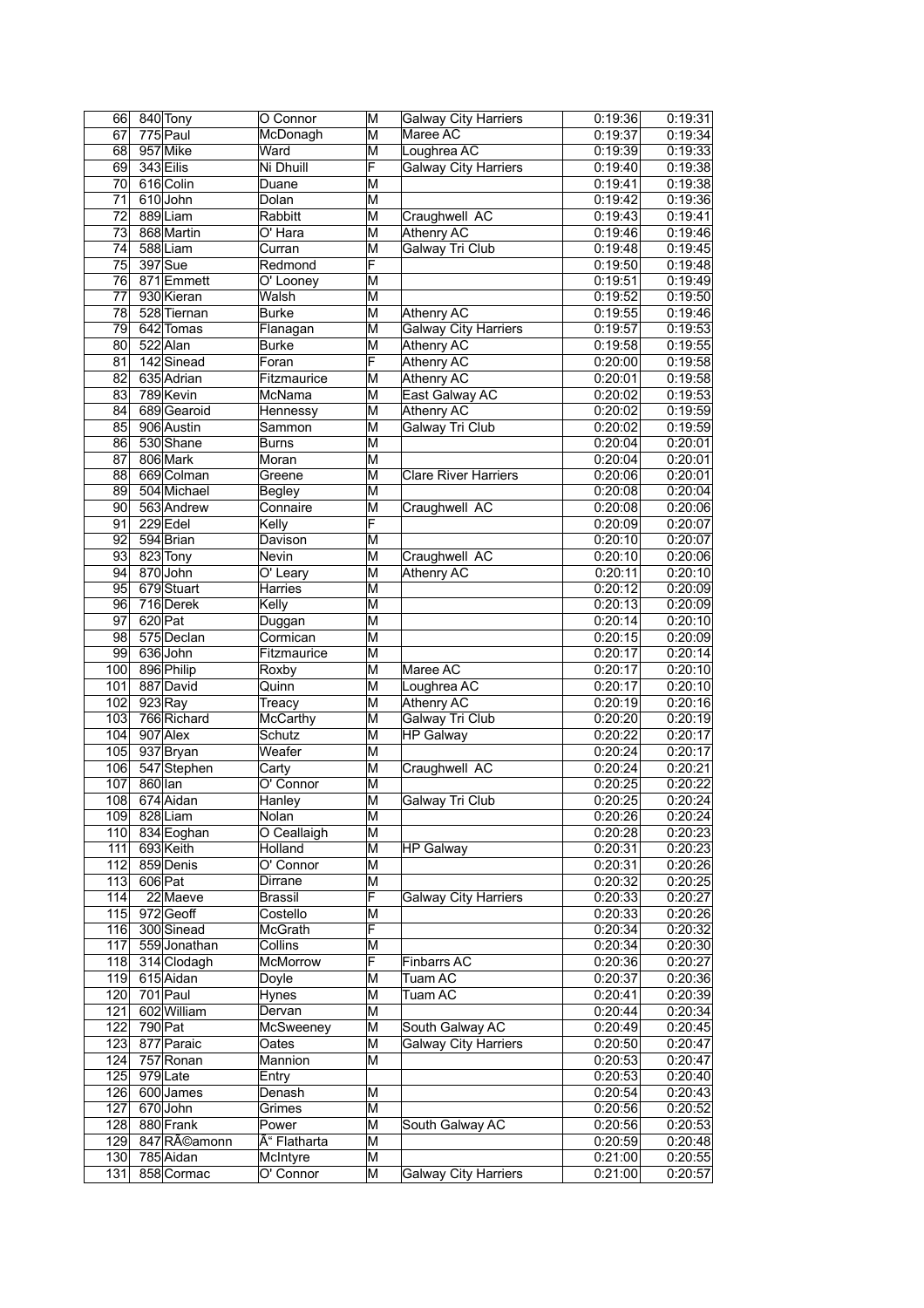| 132             |           | 830 Damien               | Noonan            | M                       |                                                     | 0:21:01            | 0:21:01            |
|-----------------|-----------|--------------------------|-------------------|-------------------------|-----------------------------------------------------|--------------------|--------------------|
| 133             |           | 696 Paul                 | Horan             | M                       | <b>Galway City Harriers</b>                         | 0:21:01            | 0:20:58            |
| 134             |           | 30 Michelle              | <b>Browne</b>     | F                       | <b>Galway City Harriers</b>                         | 0.21:02            | 0:20:59            |
| 135             |           | 612Gerard                | Donohue           | M                       |                                                     | 0:21:03            | 0:20:59            |
| 136             |           | $253$ Orla               | Kilraine          | F                       | Loughrea AC                                         | 0:21:03            | 0:20:56            |
| $\frac{1}{137}$ |           | 928 Gabriel              | Walsh             | M                       | Galway Tri Club                                     | 0:21:05            | 0:21:01            |
| 138             |           | 683 Michael              | Healy             | М                       | <b>Clare River Harriers</b>                         | 0.21.08            | 0:21:05            |
| 139             |           | 654 Derek                | Gallagher         | M                       | Maree AC                                            | 0:21:08            | 0:21:04            |
| 140             |           | 685 Alphonus             | Heneghan          | M                       | Loughrea AC                                         | 0:21:09            | 0:21:07            |
| 141             |           | 583 Shane                | Crisham           | M                       | Tuam AC                                             | 0:21:10            | 0:21:05            |
| 142             |           | 786 Anthony              | McMahon           | M                       |                                                     | 0:21:12            | 0:20:56            |
| 143             |           | 856 Killian              | O' Brien          | M                       | Castlegar AC                                        | 0:21:14            | 0:21:07            |
| 144             | 888JP     |                          | Quinn             | M                       | <b>Barnaderg Road Runners</b>                       | 0:21:14            | 0:21:06            |
| 145             |           | 787 Michael              | McMahon           | M                       | <b>Marathon Club Ireland</b>                        | 0:21:15            | 0:21:07            |
| 146             |           | 653 Brian                | Gallagher         | M                       |                                                     | 0:21:15            | 0.21.11            |
| 147<br> 148     |           | 926 Tommy<br>767 Mike    | Varden            | M<br>M                  | Tuam AC                                             | 0:21:16<br>0.21.16 | 0.21.11<br>0:21:12 |
| 149             |           | 585 Thomas               | McCartin<br>Crowe | ΙM                      | Craughwell AC                                       | 0:21:17            | 0:21:13            |
| 150             |           | 546 Gerry                | Carroll           | М                       |                                                     | 0:21:18            | 0:21:15            |
| 151             |           | 224 Marie                | Keary             | F                       | Athenry AC                                          | 0:21:19            | 0.21.11            |
| 152             |           | 639 Mark                 | Flaherty          | $\overline{\mathsf{M}}$ |                                                     | 0:21:21            | 0:21:12            |
| 153             |           | 759 Laurik               | Mattieu           | ΙM                      |                                                     | 0.21.22            | 0:21:14            |
| 154             |           | 970 Frank                | Dunleavy          | М                       |                                                     | 0.21.22            | 0:21:18            |
| 155             |           | 614 Noel                 | Downes            | M                       |                                                     | 0:21:22            | 0:21:17            |
| 156             |           | 598 Peter                | Deegan            | ΙM                      |                                                     | 0:21:22            | 0:21:18            |
| 157             |           | 848 Denis                | O Gorman          | M                       | Tuam AC                                             | 0:21:23            | 0.21.14            |
| 158             |           | 138 Niamh                | Flavin            | F                       | Craughwell AC                                       | 0:21:23            | 0:21:16            |
| 159             |           | 780 Andrew               | McGhee            | M                       |                                                     | 0:21:24            | 0.21.20            |
| 160             |           | 508 Lorcan               | <b>Bouchier</b>   | M                       |                                                     | 0:21:26            | 0:21:22            |
| 161             |           | 74 Debbie                | Corcoran          | F                       | Galway Tri Club                                     | 0.21:26            | 0:21:20            |
| 162             |           | 512 Bryan                | Brennan           | M                       | South Galway AC                                     | 0:21:26            | 0.21.14            |
| 163             |           | 651 Stephen              | Foy               | M                       |                                                     | 0.21.27            | 0:21:20            |
| 164             |           | 851 Shane                | O Meara           | M                       |                                                     | 0:21:28            | 0:21:24            |
| 165             |           | 645 John                 | Flattery          | M                       |                                                     | 0.21.29            | 0:21:23            |
| 166             |           | 478 Caroline             | Moore             | F                       | Athenry AC                                          | 0:21:29            | 0:21:20            |
| 167             |           | 123 Jacinta              | Fahy              | F                       |                                                     | 0:21:31            | 0:21:25            |
| 168             |           | 570 Shane                | Conneely          | M                       |                                                     | 0.21.31            | 0:21:23            |
| 169             |           | 920 Andrew               | Talbot            | М                       | <b>Clare River Harriers</b>                         | 0:21:31            | 0:21:26            |
| 170             |           | 550 Trevor               | Casserly          | M                       |                                                     | 0:21:31            | 0:21:18            |
| 171             |           | 936 Damien<br>139 Elaine | <b>Watts</b>      | M<br>F                  | Tuam AC                                             | 0.21.32<br>0:21:33 | 0:21:22<br>0:21:27 |
| 172<br>173      |           | 451 Emer                 | Fleming           | F                       |                                                     |                    |                    |
| 174             |           | 964 Mike                 | Whyte             | ΙM                      | <b>Galway City Harriers</b><br>Galway City Harriers | 0:21:37<br>0:21:37 | 0:21:33<br>0:21:33 |
| 175             |           | 415Grace                 | Crean<br>Shalloo  | F                       |                                                     | 0:21:37            | 0.21.32            |
| 176             |           | 577 Nick                 | Cosgrave          | M                       |                                                     | 0:21:39            | 0:21:24            |
| 177             |           | 900 Brendan              | Ryan              | M                       |                                                     | 0:21:40            | 0.21.35            |
| 178             |           | 902 Declan               | Ryan              | M                       |                                                     | 0:21:40            | 0:21:36            |
| 179             |           | 821 Jonathan             | <b>Nestor</b>     | М                       |                                                     | 0:21:41            | 0:21:24            |
| 180             |           | 82 Yvonne                | Crotty            | F                       |                                                     | 0:21:43            | 0:21:36            |
| 181             | $534$ Pat |                          | Callanan          | M                       | Athenry AC                                          | 0:21:44            | 0:21:36            |
| 182             |           | 953 Ronan                | <b>McNulty</b>    | M                       | Castlegar AC                                        | 0:21:46            | 0:21:41            |
| 183             |           | 650 Martin               | Fortune           | M                       |                                                     | 0:21:47            | 0:21:37            |
| 184             |           | 894 Trevor               | Rowland           | M                       | Galway Tri Club                                     | 0.21:48            | 0.21.38            |
| 185             |           | 768 Robert               | McConkey          | M                       |                                                     | 0:21:48            | 0:21:43            |
| 186             |           | 102 Ciara                | <b>Donnelly</b>   | F                       |                                                     | 0:21:50            | 0:21:44            |
| 187             |           | 334 Michelle             | Murphy            | F                       |                                                     | 0:21:53            | 0:21:51            |
| 188             |           | 769 Cathal               | McCormack         | M                       |                                                     | 0:21:53            | 0:21:42            |
| 189             |           | 886John                  | Quinlivan         | M                       | Maree AC                                            | 0:21:53            | 0:21:47            |
| 190             |           | 947 Kevin                | Duffy             | M                       | Castlegar AC                                        | 0:21:55            | 0:21:42            |
| 191             |           | 460 Fiona                | Duggan            | F                       |                                                     | 0:21:56            | 0.21.48            |
| 192             |           | 664 Noel                 | Gorman            | M                       | Craughwell AC                                       | 0:21:57            | 0:21:51            |
| 193             |           | 523 Brian                | <b>Burke</b>      | M                       | Athenry AC                                          | 0:21:57            | 0:21:47            |
| 194             |           | 567 Marc                 | Connaughton       | M                       |                                                     | 0:21:58            | 0:21:47            |
| 195             |           | 817 Wojciech             | Musial            | M                       |                                                     | 0:22:00            | 0:21:54            |
| 196             |           | 440 Miriam               | Wall              | F                       | <b>Athenry AC</b>                                   | 0:22:00            | 0:21:56            |
| 197             |           | 755 Declan               | Mahon             | M                       | Predator Tri Club                                   | 0:22:01            | 0:21:41            |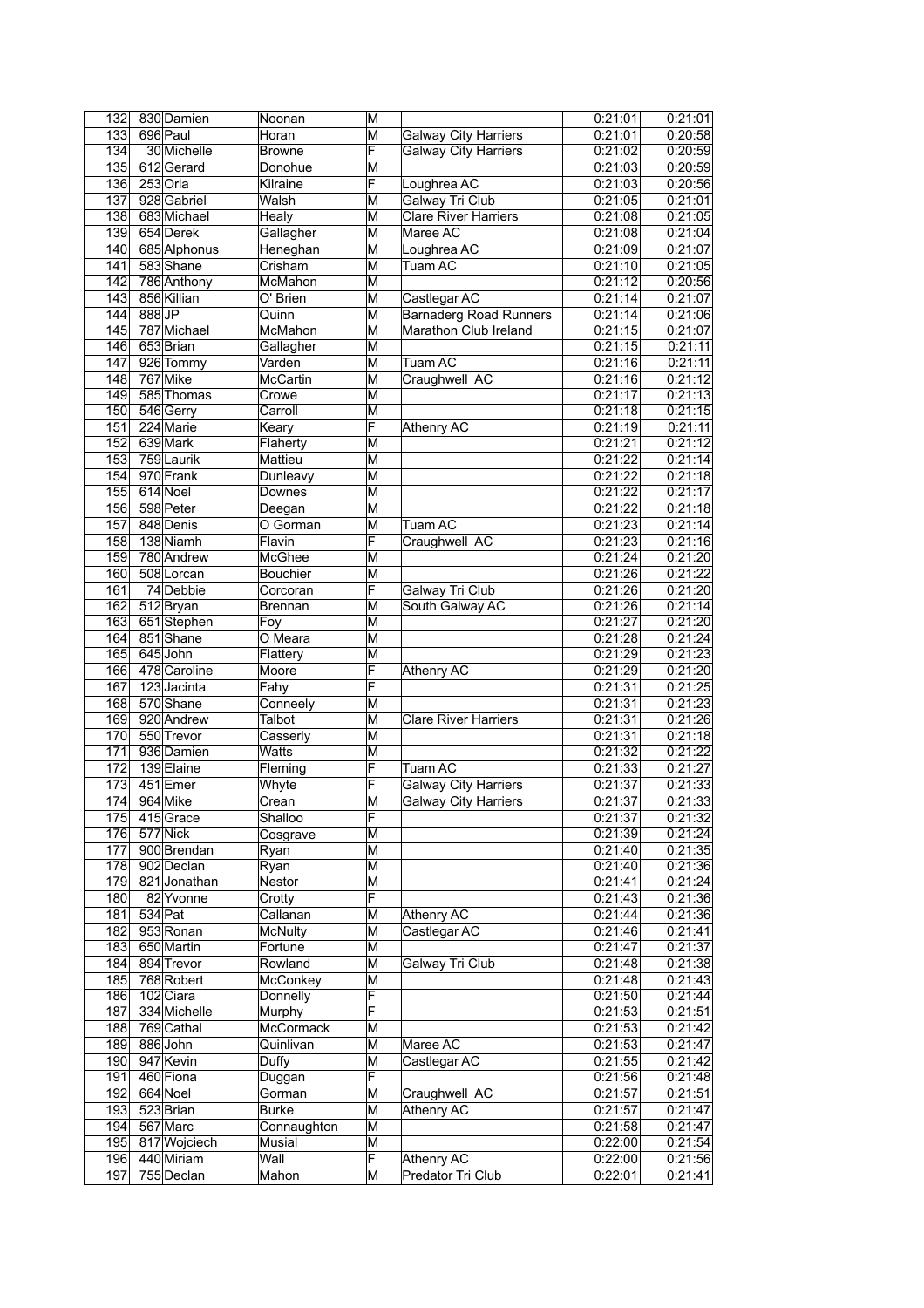| 198              |         | 704 Trevor    | Jennings          | M  |                             | 0:22:02 | 0:21:55 |
|------------------|---------|---------------|-------------------|----|-----------------------------|---------|---------|
| 199              |         | 566 Kevin     | Connaughton       | М  |                             | 0:22:04 | 0:22:01 |
| 200              |         | 605 Aidan     | Dillon            | M  | <b>HP Galway</b>            | 0:22:05 | 0:21:39 |
| 201              |         | 611 Fergus    | Donnellan         | М  | <b>HP Galway</b>            | 0:22:08 | 0:22:00 |
| 202              |         | 437 Avril     | Tully             | F  |                             | 0.22:11 | 0:21:49 |
| 203              |         | $506$ Jim     | Bergin            | М  | Run Kinvara                 | 0:22:12 | 0:21:57 |
| 204              |         | 580 Joseph    | Coyle             | М  |                             | 0.22:12 | 0:21:54 |
| 205              |         | 903 Philip    | Ryan              | M  |                             | 0:22:13 | 0:22:00 |
| 206              |         | 913Ralph      | Smith             | M  | Craughwell AC               | 0:22:13 | 0:22:04 |
| 207              |         | 288 Sinead    | Martin            | F  |                             | 0:22:17 | 0:21:56 |
| 208              |         | 348 Maeve     | Noone             | F  | Athenry AC                  | 0:22:17 | 0:22:06 |
| 209              |         | 677 David     | Hardiman          | M  |                             | 0:22:18 | 0:22:08 |
| 210              |         | 792 Mark      | Mills             | M  |                             | 0:22:18 | 0:22:09 |
| 211              |         | 439 Maggie    | Vahey             | F  |                             | 0:22:19 | 0:22:03 |
| 212              |         | 538 Paul      | Canavan           | M  |                             | 0:22:20 | 0:21:59 |
| 213              |         | 107 Fiona     | Doughan           | F  | <b>Athenry AC</b>           | 0:22:20 | 0:22:13 |
| 214              |         | 875Liam       | O' Shaughnessy    | M  |                             | 0:22:22 | 0:22:01 |
| 215              |         | 60Jean        | Coleman           | F  | Tuam AC                     | 0:22:23 | 0:22:09 |
| 216              |         | 646 Patrick   | Fleming           | M  | Tuam AC                     | 0:22:23 | 0:22:16 |
| 217              |         | 681 Colm      | Haugh             | М  | <b>HP Galway</b>            | 0:22:24 | 0:22:08 |
| 218              |         | 385 Linda     | Porter            | F  | Craughwell AC               | 0:22:24 | 0:22:16 |
| 219              |         | 905 Aonghus   | Sammin            | ΙM | Galway City Harriers        | 0:22:24 | 0:22:00 |
| 220              |         | 968 Neville   | Hynes             | ΙM |                             | 0:22:25 | 0:22:16 |
| 221              |         | 539 Domhnall  | Canney            | М  |                             | 0:22:26 | 0:22:04 |
| 222              |         | 756 Tomas     | Mangan            | M  | Athenry AC                  | 0:22:28 | 0:22:16 |
| 223              |         | 52Janet       | Clancy            | F  | <b>Athenry AC</b>           | 0:22:28 | 0:22:16 |
| 224              |         | 584 Alan      | Cronin            | М  |                             | 0:22:28 | 0:22:17 |
| 225              |         | 514 Liam      | Brennan           | M  |                             | 0:22:29 | 0:22:22 |
| 226              |         | 863 Kevin     | O' Dea            | M  | <b>Clare River Harriers</b> | 0:22:30 | 0:22:28 |
| $\overline{227}$ |         | 932 Paul      | Walsh             | М  | <b>Galway City Harriers</b> | 0:22:31 | 0:22:15 |
| 228              |         | 703 Simon     | lwasaki           | M  | <b>HP</b> Galway            | 0:22:31 | 0:22:20 |
| 229              |         | 640 Patrick   | Flaherty          | M  | <b>HP Galway</b>            | 0:22:34 | 0:22:19 |
| 230              |         | 735 Eamon     | Leahy             | ΙM |                             | 0:22:34 | 0:22:13 |
| 231              |         | 501 Paul      | Anglim            | M  |                             | 0:22:35 | 0:22:23 |
| 232              |         | 464 Mairead   | <b>Blake</b>      | F  | Athenry AC                  | 0:22:35 | 0:22:23 |
| 233              |         | 741 Martin    | Lennon            | M  | East Galway AC              | 0:22:36 | 0:22:20 |
| 234              |         | 626 Gordon    | Fahy              | M  |                             | 0:22:36 | 0:22:27 |
| 235              |         | 101 Melanie   | Donnellan         | F  |                             | 0:22:36 | 0:22:15 |
| 236              |         | 838 Eoin      | Ó Conghaile       | M  | <b>HP Galway</b>            | 0:22:37 | 0:22:30 |
| 237              |         | 67 Nicola     | Condon            | F  | Athenry AC                  | 0:22:38 | 0:22:25 |
| 238              |         | 390 Dee       | Quinn             | F  | Athenry AC                  | 0:22:39 | 0:22:27 |
| 239              |         | 958 Francis   | Finucane          | M  |                             | 0:22:40 | 0:22:35 |
| 240              |         | 269 Chloe     | .emahieu          | F  |                             | 0.22:41 | 0:22:32 |
| 241              |         | 404 Mary      | Rohan             | F  | Athenry AC                  | 0:22:41 | 0:22:30 |
| 242              |         | 200 Anne M.   | Hession           | F  |                             | 0:22:42 | 0:22:35 |
| 243              |         | 79 Geraldine  | Cronnelly         | F  | <b>Athenry AC</b>           | 0:22:42 | 0:22:34 |
| 244              |         | $795$ Tom     | Mitchell          | M  | Craughwell AC               | 0:22:43 | 0:22:40 |
| 245              |         | 554 Gerard    | Clery             | М  | <b>Predator Tri Club</b>    | 0:22:43 | 0:22:23 |
| 246              |         | 264 MÃ ire    | Leader            | F  | Athenry AC                  | 0:22:44 | 0:22:32 |
| 247              |         | 697 Richie    | Humphreys         | M  | <b>Athenry AC</b>           | 0:22:45 | 0:22:36 |
| 248              |         | 507 Norman    | Black             | M  |                             | 0:22:46 | 0:22:27 |
| 249              |         | 576 Peter     | Corrigan          | M  | <b>Clare River Harriers</b> | 0:22:46 | 0:22:38 |
| 250              |         | 740 Sylvester | Lenihan           | M  |                             | 0:22:46 | 0:22:32 |
| 251              |         | 809 Fergus    | <b>Mullins</b>    | M  | Predator Tri Club           | 0:22:46 | 0:22:27 |
| 252              | 503 T   |               | <b>Beatty</b>     | M  | Loughrea AC                 | 0:22:49 | 0:22:45 |
| 253              | 842 Pat |               | O Donnell         | М  |                             | 0:22:51 | 0:22:43 |
| 254              |         | 934 Mirko     | Warnke            | M  | Marathon Club Ireland       | 0:22:52 | 0:22:44 |
| 255              |         | 846 Brendan   | O Eochaigh        | M  |                             | 0:22:54 | 0:22:46 |
| 256              |         | 358 Emer      | O Mahony          | F  |                             | 0:22:55 | 0:22:39 |
| 257              |         | 62 Abigail    | Colleran          | F  | <b>Galway City Harriers</b> | 0:22:56 | 0:22:41 |
| 258              |         | 304 Linda     | <b>McGuinness</b> | F  |                             | 0:22:56 | 0:22:48 |
| 259              |         | 537 Eanna     | Canavan           | M  | Tuam AC                     | 0:22:57 | 0:22:38 |
| 260              |         | 804 Robert    | Moore             | ΙM | Galway Tri Club             | 0:22:58 | 0:22:47 |
| 261              |         | 35 Chris      | Burke             | F  |                             | 0:22:58 | 0:22:47 |
| 262              |         | 510 Tomas     | Boyle             | M  |                             | 0:22:58 | 0:22:45 |
| 263              |         | $753$ Tom     | Maguire           | M  |                             | 0:23:00 | 0:22:42 |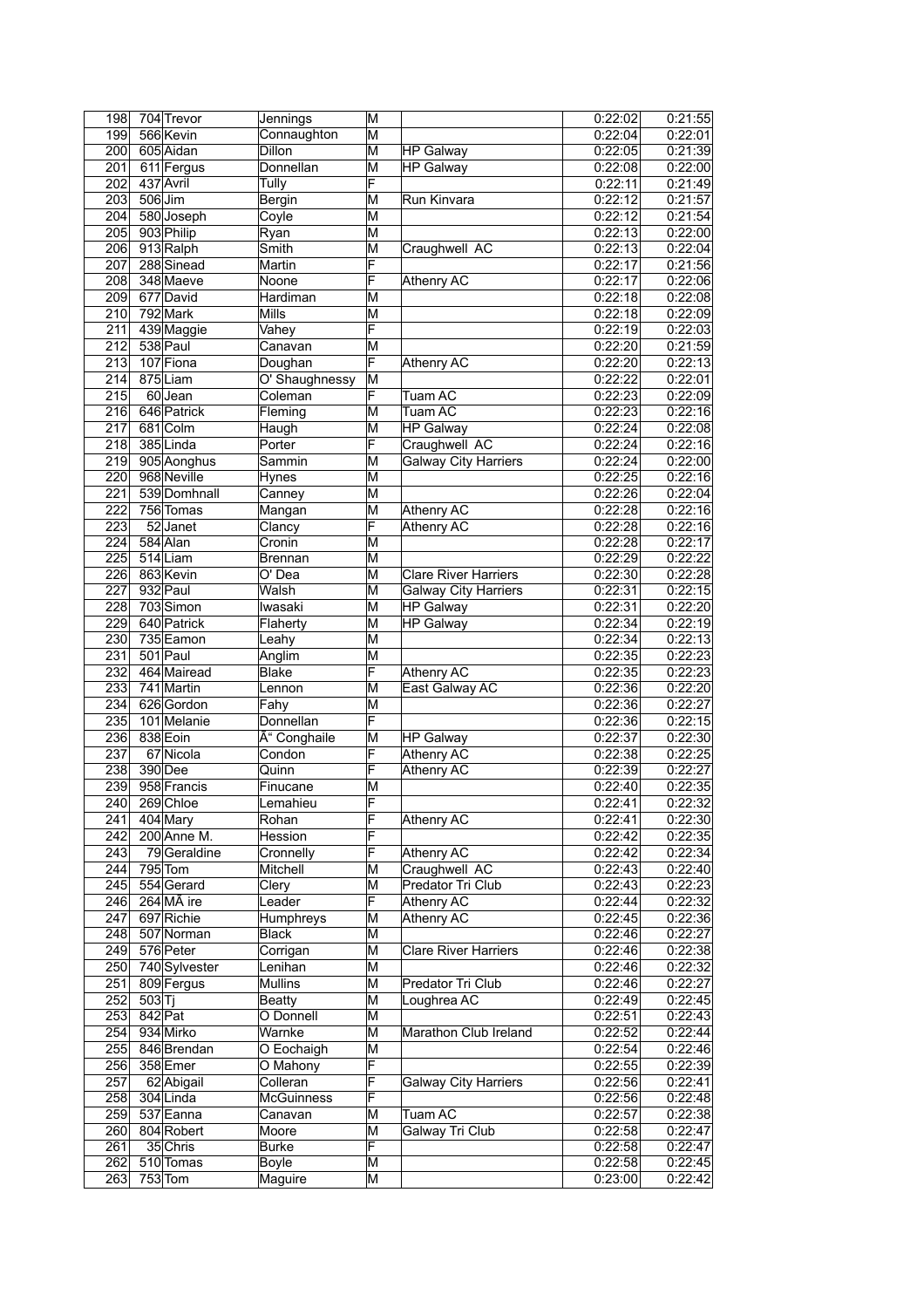| 264              |              | 796 Éanna        | Molloy          | ΙM                      |                               | 0:23:00 | 0:22:40 |
|------------------|--------------|------------------|-----------------|-------------------------|-------------------------------|---------|---------|
| 265              |              | 917 Steve        | <b>Spittles</b> | ΙM                      |                               | 0:23:08 | 0:22:53 |
| 266              |              | 81 Lorraine      | Cronnolly       | F                       |                               | 0:23:10 | 0.22:47 |
| 267              |              | 199Joanne        | Henry           | F                       | Run Kinvara                   | 0:23:12 | 0:22:49 |
| 268              |              | 921 Chris        | Talbot          | М                       |                               | 0:23:13 | 0:23:04 |
| 269              |              | 187 Deirdre      | Hardiman        | F                       |                               | 0:23:14 | 0:23:04 |
| 270              |              | 801 John         | Mongan          | М                       | Tuam AC                       | 0:23:15 | 0.23:09 |
| 271              |              | 166 Aideen       | Gilchrist       | F                       |                               | 0:23:15 | 0:22:58 |
| $\overline{272}$ |              | 124 Carmel       | Fallon          | F                       |                               | 0.23.16 | 0.23.09 |
| $\overline{273}$ |              | 590 Niall        | Daly            | M                       | <b>Galway City Harriers</b>   | 0:23:16 | 0:23:01 |
| 274              |              | 648 Patrick      | Foley           | ΙM                      | Predator Tri Club             | 0:23:19 | 0:23:09 |
| 275              |              | 971 William      | Geraghty        | M                       |                               | 0:23:19 | 0:23:06 |
| 276              |              | 628 Noel         | Fahy            | M                       | South Galway AC               | 0.23.19 | 0:22:56 |
| 277              |              | 891 John         | Reddington      | ΙM                      | Loughrea AC                   | 0:23:21 | 0:23:05 |
| 278              |              | 312 Angela       | McManaman       | F                       | Athenry AC                    | 0.23:21 | 0:23:04 |
| 279              |              | 316 Maura        | Meenaghan       | F                       | Tuam AC                       | 0:23:21 | 0:23:18 |
| 280              |              | 634 Aodhan       | Fitzgerald      | M                       |                               | 0:23:22 | 0:23:12 |
| 281              | $698$ Joe    |                  | Hyland          | ΙM                      |                               | 0:23:22 | 0:23:16 |
| 282              |              | 19 Patricia      | Boyle           | F                       |                               | 0:23:23 | 0.23.13 |
| 283              |              | 276 Anne         |                 | F                       | Athenry AC                    | 0:23:23 | 0:23:12 |
| 284              |              | 271 Gearoidin    | Lyng<br>Leonard | F                       |                               | 0:23:23 | 0:23:02 |
|                  |              |                  |                 |                         |                               |         |         |
| 285              |              | 752 Philip       | Magnier         | M                       | <b>Athenry AC</b>             | 0:23:25 | 0:23:14 |
| 286              |              | 760 Colm         | McAllen         | ΙM                      | Craughwell AC                 | 0:23:26 | 0:23:21 |
| 287              |              | 939 Eoin         | White           | М                       |                               | 0:23:28 | 0:22:56 |
| 288              |              | 627 John         | Fahy            | ΙM                      |                               | 0:23:28 | 0:23:26 |
| 289              |              | 873 Garry        | O' Malley       | ΙM                      | Loughrea AC                   | 0:23:29 | 0:23:12 |
| 290              |              | $725$ Tom        | Kilgarriff      | ΙM                      | <b>HP</b> Galway              | 0:23:29 | 0:23:24 |
| 291              |              | 668 Russell      | Greaney         | M                       |                               | 0:23:30 | 0:23:00 |
| 292              |              | 265 Esther       | Leahy           | F                       | <b>Athenry AC</b>             | 0:23:31 | 0:23:18 |
| 293              |              | 734 Donal        | Leahy           | ΙM                      | Athenry AC                    | 0:23:31 | 0:23:19 |
| 294              |              | 705 Conor        | Jennings        | ΙM                      |                               | 0:23:33 | 0:23:25 |
| 295              |              | 548 Micheal      | Casey           | M                       |                               | 0:23:35 | 0:23:21 |
| 296              | 659 Tim      |                  | Geraghty        | M                       | <b>Galway City Harriers</b>   | 0:23:37 | 0:23:28 |
| 297              |              | 517 Shane        | Broughal        | ΙM                      | <b>Predator Tri Club</b>      | 0:23:37 | 0:23:17 |
| 298              |              | 712 Mark         | Keane           | $\overline{\mathsf{M}}$ | East Galway AC                | 0:23:38 | 0.23.25 |
| 299              |              | 137 Sinead       | Flannery        | F                       | <b>Galway City Harriers</b>   | 0:23:39 | 0:23:34 |
| 300              |              | 3Lisa            | Allen           | F                       |                               | 0:23:39 | 0:23:30 |
| 301              |              | 463 Lorraine     | Keane           | F                       |                               | 0:23:40 | 0.23.18 |
| 302              |              | 466 Grainne      | Ni Fhatharta    | F                       | <b>Galway City Harriers</b>   | 0:23:44 | 0:23:40 |
| 303              |              | 805 David        | Moran           | M                       |                               | 0:23:44 | 0.23.13 |
| 304              |              | 378 Sabrina      | O' Regan        | F                       | Loughrea AC                   | 0:23:46 | 0:23:30 |
| 305              |              | 424 Orla         | Stevens         | F                       | <b>Athenry AC</b>             | 0:23:46 | 0:23:34 |
| 306              | $552$ Joe    |                  | Clancy          | $\overline{\mathsf{M}}$ | Loughrea AC                   | 0:23:46 | 0.23.30 |
| 307              |              | 80 Marie         | Cronnelly       | F                       | <b>Athenry AC</b>             | 0:23:47 | 0:23:38 |
| 308              |              | 150 Lorna        | Freeman         | F                       | Athenry AC                    | 0:23:47 | 0.23.39 |
| 309              |              | 6Aishling        | <b>Barrett</b>  | F                       | Athenry AC                    | 0:23:47 | 0:23:37 |
| 310              |              | 282 Pamela       | Mahony          | F                       | <b>Barnaderg Road Runners</b> | 0:23:48 | 0:23:31 |
| 311              |              | 541 Brendan      | Canning         | М                       |                               | 0:23:50 | 0:23:43 |
|                  |              | 312 132 Olivia   | Fitzpatrick     | F                       | Tuam AC                       | 0:23:51 | 0:23:43 |
| 313              |              | 874 Fergal       | O' Malley       | M                       | Tuam AC                       | 0:23:52 | 0:23:35 |
| 314              |              | 941 Ronan        | Wood            | M                       |                               | 0:23:53 | 0:23:46 |
| 315              |              | 223 Eimear       | Keary           | F                       |                               | 0:23:54 | 0:23:31 |
| 316              |              | 112 Maria        | Duddy           | F                       | <b>Galway City Harriers</b>   | 0:23:54 | 0:23:35 |
| 317              |              | 839 Hayden       | O Connell       | ΙM                      |                               | 0:23:54 | 0:23:40 |
|                  | 318 746 Noel |                  | Lowry           | M                       |                               | 0:23:54 | 0.23.43 |
|                  |              | 319 455 Annette  | Wilson          | $\overline{\mathsf{F}}$ |                               | 0:23:55 | 0:23:28 |
|                  |              | 320 542 William  | Cannon          | M                       | Craughwell AC                 | 0:23:55 | 0:23:45 |
|                  | 321 134 Ruth |                  | Flaherty        | F                       |                               | 0:23:55 | 0:23:49 |
| 322              |              | 190 Irene        | Headd           | F                       | South Galway AC               | 0:23:56 | 0:23:33 |
| 323              |              | 758 Vinny        | Martyn          | M                       | South Galway AC               | 0:23:57 |         |
| 324              |              | 963 Declan       |                 | M                       |                               |         | 0.23.35 |
|                  |              |                  | Varley          |                         |                               | 0:23:58 | 0:23:47 |
|                  |              | 325 721 Martin   | Kenny           | ΙM                      | Tuam AC                       | 0:24:00 | 0:23:42 |
|                  |              | 326 17 Catherine | Bourke          | F                       | Maree AC                      | 0:24:01 | 0.23:50 |
| 327              |              | 892 Anthony      | Redmond         | ΙM                      |                               | 0:24:02 | 0:23:48 |
|                  |              | 328 379 Claire   | O' Sullivan     | F                       |                               | 0:24:02 | 0:23:43 |
| 329              |              | 908 John         | Scroope         | M                       |                               | 0:24:02 | 0.23.43 |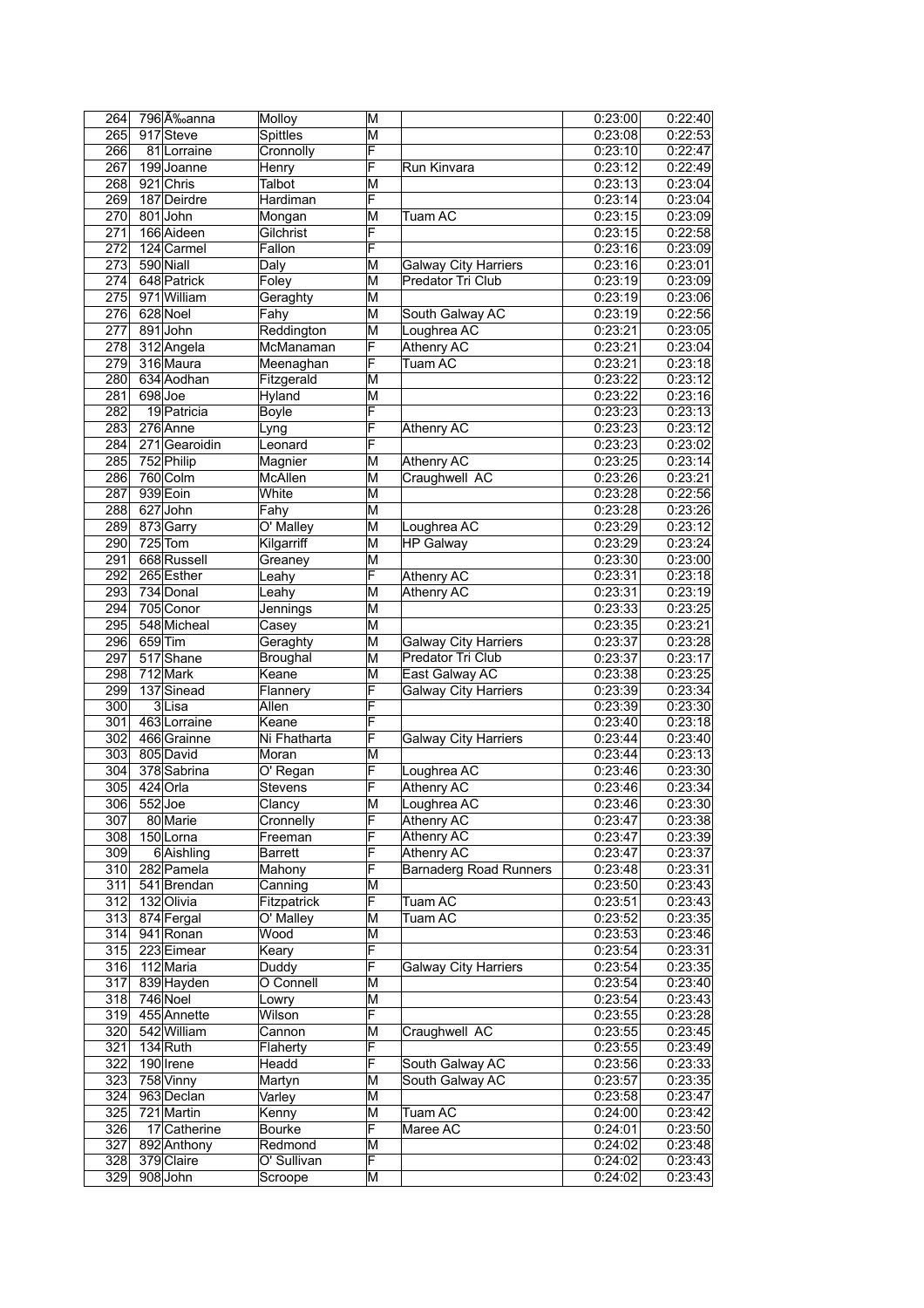|                  | 330 743 George        | Livanos                      | M                       |                             | 0:24:03              | 0:23:37            |
|------------------|-----------------------|------------------------------|-------------------------|-----------------------------|----------------------|--------------------|
| 331              | 748 James             | Lundon                       | M                       | Athenry AC                  | 0:24:04              | 0:23:37            |
| 332              | 325 Siobhan           | Moore                        | F                       |                             | 0:24:04              | 0.23:56            |
| 333              | 260 Donna             | Lane                         | $\overline{\mathsf{F}}$ | <b>Athenry AC</b>           | 0:24:06              | 0:23:56            |
| 334              | 245 Joanna            | Kiely                        | F                       | Tuam AC                     | 0:24:07              | 0.23.59            |
| 335              | 881Liam               | Power                        | M                       | Galway Tri Club             | 0:24:08              | 0:23:43            |
| 336              | 631 Derek             | Fanning                      | M                       | Tuam AC                     | 0:24:08              | 0:23:37            |
| 337              | 520 Rynal             | <b>Browne</b>                | M                       | Castlegar AC                | 0:24:09              | 0:23:59            |
| 338              | 360 Majella           | $\overline{O}$ Reilly        | F                       |                             | 0.24:11              | 0:23:56            |
| 339              | 29 Marie              | <b>Browne</b>                | F                       |                             | 0.24.11              | 0:23:51            |
| 340              | $233$ Orla            | Kelly                        | F                       |                             | 0:24:12              | 0:23:54            |
| 341              | 603 Kevin             | Devane                       | M                       | Athenry AC                  | 0:24:13              | 0:24:01            |
| 342              | 248 Linda             | Kilkelly                     | F                       |                             | 0:24:14              | 0:23:58            |
| 343              | 525 Martin            | Burke                        | $\overline{\mathsf{M}}$ |                             | 0:24:14              | 0.24.02            |
| 344              | 562 Malachy           | Conlon                       | M                       | Athenry AC                  | 0:24:16              | 0:23:47            |
| 345              | 68 Elaine             | Conmy                        | F                       |                             | 0:24:17              | 0:24:07            |
| 346              | 180 Helen             | Hallinan                     | F                       | Craughwell AC               | 0:24:17              | 0.24.11            |
| 347              | 96 Aine               | Dillon                       | F                       | South Galway AC             | 0:24:17              | 0:23:55            |
| 348              | 729 Gary              | Larkin                       | M                       |                             | 0:24:18              | 0:24:01            |
| 349              | 692 Donall            | Hoebler                      | M                       |                             | 0:24:20              | 0:24:12            |
| 350              | 292 Marie             | <b>McCarthy</b>              | F                       | Athenry AC                  | 0:24:22              | 0:24:09            |
| 351              | 581 Padhraig          | Coyne                        | M                       |                             | 0:24:22              | 0.24.05            |
| 352              | $\overline{707}$ Tony | Jordan                       | ΙM                      | Maree AC                    | 0:24:25              | 0:24:12            |
| 353              | 145 Martina           | Forde                        | F                       |                             | 0:24:25              | 0:24:12            |
| 354              | $736$ Jim             | Leahy                        | M                       | Athenry AC                  | 0:24:26              | 0:24:13            |
| 355              | 235 Sheila            | Kelly                        | F                       | <b>Athenry AC</b>           | 0:24:26              | 0:24:14            |
| 356              | 324 Hilary            | Moloney                      | F                       | Tuam AC                     | 0:24:26              | 0:24:09            |
| 357              | 86 Noreen             | Cullinan                     | F                       |                             | 0:24:28              | 0:24:22            |
| 358              | 776 Thomas            | McDonagh                     | M                       |                             | 0:24:31              | 0:24:14            |
| 359              | 289 Aisling           | Martyn                       | F                       | Maree AC                    | 0:24:32              | 0:24:23            |
| 360              | 564 Fergal            | Connaire                     | M                       | Loughrea AC                 | 0:24:32              | 0:24:12            |
| 361              | 573James              | Corbett                      | M                       | Athenry AC                  | $\overline{0.24:33}$ | 0:24:21            |
| 362              | 208 Angelina          | Hynes                        | F                       |                             | 0:24:34              | 0:24:16            |
| 363              | 449 Dorcas            | Whitney                      | F                       | Maree AC                    | 0:24:35              | 0:24:13            |
| 364              | 865 David             | O' Flaherty                  | M                       | <b>HP Galway</b>            | 0:24:37              | 0:24:22            |
| 365              | $25$ Liz              | <b>Broderick</b>             | F                       | <b>Athenry AC</b>           | 0:24:39              | 0:24:34            |
| 366              | 376 Charlotte         | O' Regan                     | F                       | Loughrea AC                 | 0:24:40              | 0:24:29            |
| 367              | 879 Shaun             | Porter                       | ΙM                      |                             | 0:24:40              | 0.24.25            |
| 368              | 162Brenda             | Gavin                        | F                       | <b>Galway City Harriers</b> | 0:24:40              | 0:24:30            |
| 369              | 524 John              | Burke                        | M                       |                             | 0:24:42              | 0:24:23            |
| 370              | 975 Damien            | Joyce                        | M                       | <b>HP Galway</b>            | 0:24:42              | 0.24.28            |
| 371              | 702Shane              | Igoe                         | M                       |                             | 0:24:44              | 0:24:39            |
| 372              | 826 Frank             | Nolan                        | M                       |                             | 0:24:44              | 0.24:10            |
| $\overline{373}$ | 131 Fiona Patricia    | Fitzgerald                   | F                       | <b>Galway City Harriers</b> | 0:24:47              | 0.24.39            |
| 374              | 371Jean               | O' Grady                     | F                       |                             | 0:24:48              | 0.24.42            |
| 375              | 706 Paul              | Johnston                     | M                       |                             | 0:24:49              | 0:24:35            |
| 376              | 335 Niamh             | Murphy                       | F                       |                             | 0:24:51              | 0:24:45            |
| 377              | 230 Fiona             | Kelly                        | F                       | Craughwell AC               | 0:24:51              | 0:24:45            |
| 378              | 293 Niamh             | <b>McCarthy</b>              | F                       |                             | 0:24:52              | 0:24:37            |
| 379              | 95 Yvonne             | Dempsey                      | F                       |                             | 0:24:52              | 0:24:45            |
| 380              | 252 Niamh             | Killilea                     | F                       |                             | 0:24:54              | 0:24:46            |
| 381              | 815 Ross              | Murphy                       | M                       |                             | 0:24:54              | 0:24:37            |
| 382              | 250 Aisling           | Killilea                     | F                       |                             | 0:24:56              | 0:24:33            |
| 383              | 48 Stella             | $\overline{\mathrm{C}}$ arty | F                       | Loughrea AC                 | 0:24:58              | 0:24:58            |
| 384              | 389 Christina         | Quinn                        | F                       |                             | 0:24:58              | 0:24:52            |
| 385              | 582 Philip            | Cribbin                      | M                       | <b>Clare River Harriers</b> | 0:24:58              | 0:24:48            |
| 386              | 555 Sean              | Colins                       | M                       | Run Kinvara                 | 0:25:00              | 0:24:46            |
| 387              | $306$ Edel            | McHale                       | F                       | Galway Tri Club             | 0:25:03              | 0:24:40            |
| 388              | 350 Therese           | Noone                        | F                       | Athenry AC                  | 0:25:04              | 0:24:54            |
| 389              | 899 Roger             | Rushe                        | M                       | Tuam AC                     | 0:25:04              | 0:25:04            |
| 390              | 428 Eileen            | Sweeney                      | F                       |                             | 0:25:07              | 0:24:56            |
| 391              | 861 James             | O' Dea                       | M                       |                             | $\overline{0.25:10}$ | 0:24:46            |
|                  |                       |                              |                         |                             |                      |                    |
| 392              | 37 Pauline            | Burke                        | F                       | Craughwell AC               | 0:25:10              | 0:24:58            |
| 393              | 473 Audrey            | Greaney                      | F                       |                             | 0:25:10              | 0:25:07            |
| 394<br>395       | 912John<br>380 Sally  | Smalle<br>O' Sullivan        | ΙM<br>F                 | <b>HP Galway</b>            | 0:25:11<br>0:25:16   | 0:24:57<br>0:24:52 |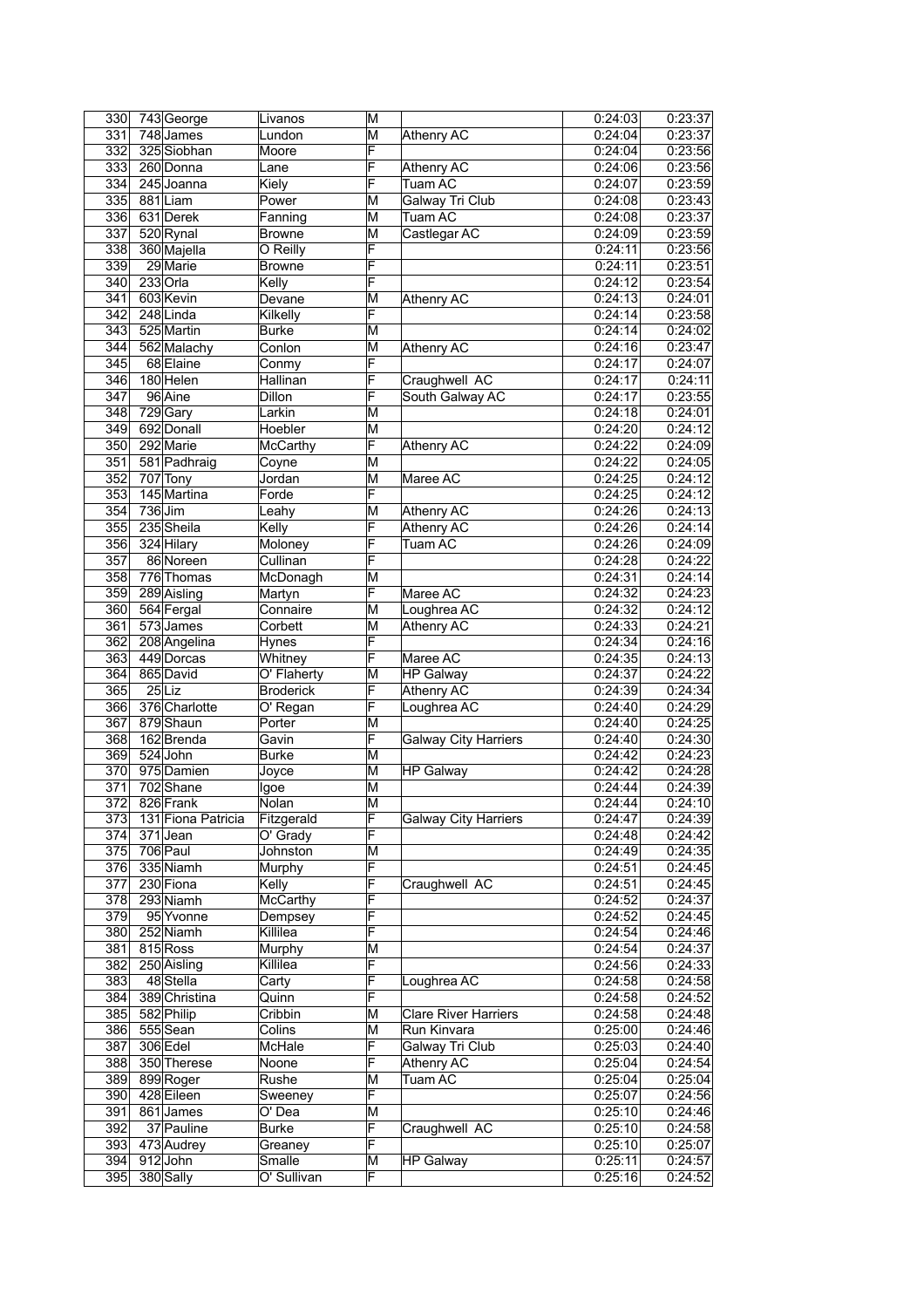| 396 |           | 448 Elaine             | Ward             | F                            | Craughwell AC          | 0:25:17 | 0.24.53 |
|-----|-----------|------------------------|------------------|------------------------------|------------------------|---------|---------|
| 397 |           | 251 Fidelma            | Killilea         | F                            | Corofin AC             | 0:25:18 | 0:24:57 |
| 398 |           | 630 Tony               | Fahy             | M                            | Galway City Harriers   | 0:25:18 | 0.24:59 |
| 399 |           | 454 Marguerite         | Wilkinson        | F                            | Athenry AC             | 0:25:18 | 0:25:07 |
| 400 |           | 807 Paul               | Moran            | M                            |                        | 0.25:20 | 0.24.56 |
| 401 |           | 793 Michael            | Mitchell         | M                            |                        | 0.25.20 | 0.25.13 |
| 402 |           | 128 Carol              | Finn             | F                            | Craughwell AC          | 0:25:21 | 0:25:07 |
| 403 |           | 90 Laura               | Darby            | F                            | <b>Galway Tri Club</b> | 0:25:21 | 0:25:06 |
| 404 |           | 465 Claire             | Dempsey          | F                            |                        | 0.25.23 | 0:24:57 |
| 405 |           | 36 Nuala               | <b>Burke</b>     | F                            |                        | 0:25:24 | 0:24:56 |
| 406 |           | 798 Gearoid            | Moloney          | M                            |                        | 0:25:24 | 0:24:54 |
| 407 |           | 88 Margaret            | Cunningham       | F                            |                        | 0:25:25 | 0:24:57 |
| 408 |           | 126 Mary               | Farrell          | F                            |                        | 0:25:26 | 0.25.13 |
| 409 |           | 810 John               | <b>Mullins</b>   | M                            |                        | 0:25:29 | 0:25:12 |
| 410 |           | 56 Triona              | Cleary           | F                            | Loughrea AC            | 0:25:29 | 0:25:16 |
| 411 | $351$ Ali |                        | Nugent           | F                            |                        | 0:25:30 | 0:25:08 |
| 412 |           | 477 Marie              | Grealy           | F                            | Maree AC               | 0:25:31 | 0:25:20 |
| 413 |           | 429 Karen              | Sweeney          | F                            |                        | 0:25:31 | 0:25:05 |
| 414 |           | $217$ Edel             | Kavanagh         | F                            | Craughwell AC          | 0:25:31 | 0:25:04 |
| 415 |           | 518 Eoin               | Brown            | M                            |                        | 0.25.32 | 0:25:10 |
| 416 |           | 278 Fiona              |                  | F                            | Galway Tri Club        | 0:25:32 | 0:25:07 |
| 417 |           |                        | Lyons            | F                            | Athenry AC             | 0:25:34 | 0:25:29 |
| 418 |           | 10 Mary<br>53 Julianne | Beatty<br>Clarke | F                            |                        | 0:25:36 | 0:25:21 |
|     |           |                        |                  | F                            |                        |         |         |
| 419 |           | 197 Marie              | Hennelly         |                              |                        | 0:25:37 | 0.25:18 |
| 420 |           | 607 James              | Diviney          | M                            | Craughwell AC          | 0:25:40 | 0:25:19 |
| 421 |           | 108 Yvonne             | Dowling          | F                            | Athenry AC             | 0:25:41 | 0:25:23 |
| 422 |           | 347 Gillian            | Noone            | F                            |                        | 0:25:42 | 0:25:27 |
| 423 |           | 647 Gerry              | Fogarty          | M                            | Maree AC               | 0.25.42 | 0:25:29 |
| 424 |           | 11 Patti-Ann           | <b>Beirne</b>    | F                            | Maree AC               | 0:25:46 | 0:25:40 |
| 425 |           | 154 Colleen            | Gallagher        | F                            | East Galway AC         | 0.25.49 | 0:25:30 |
| 426 |           | 202 Anne               | Higgins          | F                            |                        | 0:25:51 | 0:25:48 |
| 427 |           | 39 Marion              | <b>Byrnes</b>    | F                            | Maree AC               | 0:25:52 | 0:25:28 |
| 428 |           | 708 Vincent            | Jordan           | M                            |                        | 0:25:53 | 0.25.25 |
| 429 |           | 814 John               | Murphy           | M                            |                        | 0.25.53 | 0:25:42 |
| 430 |           | 364 Louise             | O' Callaghan     | F                            |                        | 0:25:55 | 0:25:36 |
| 431 |           | 277 Jacquie            | Lynskey          | F                            | <b>Athenry AC</b>      | 0:26:01 | 0:25:51 |
| 432 |           | 426 Mairead            | Sullivan         | F                            | Athenry AC             | 0:26:02 | 0.25.44 |
| 433 |           | 173 Sharon             | Gordon           | F                            |                        | 0:26:03 | 0:25:43 |
| 434 |           | 779 Brian              | McGee            | M                            |                        | 0:26:03 | 0:25:43 |
| 435 |           | 266 Frances            | Leahy            | F                            | Athenry AC             | 0:26:04 | 0:25:51 |
| 436 |           | 103 Karen              | Donoghue         | F                            |                        | 0:26:04 | 0:25:42 |
| 437 |           | 365 Alma               | O' Connell       | F                            |                        | 0:26:06 | 0.25.41 |
| 438 |           | 749 Ciaran             | Lynch            | $\overline{\mathsf{M}}$      |                        | 0:26:07 | 0:25:43 |
| 439 |           | 381 Aisling            | O' Sullivan      | F                            |                        | 0:26:07 | 0:25:44 |
| 440 |           | 432 Michelle           | Tighe            | F                            |                        | 0:26:08 | 0:25:50 |
| 441 |           | 285 Jane               | Mangan           | F                            | Athenry AC             | 0:26:15 | 0:26:01 |
| 442 |           | 297 Emer               | McDermott        | F                            | Castlegar AC           | 0.26.16 | 0:26:05 |
| 443 |           | 279 Caoimhe            | Madden           | $\overline{\mathsf{F}}$      | Athenry AC             | 0:26:16 | 0:26:07 |
| 444 |           | 890 Vivek              | Ranjan           | M                            |                        | 0.26.19 | 0:26:02 |
| 445 |           | 655 Eamonn             | Gallagher        | М                            |                        | 0:26:20 | 0:25:51 |
| 446 |           | 158 Elaine             | Gantly           | F                            |                        | 0:26:21 | 0:26:04 |
| 447 |           | 643 Craig              | Flannelly        | M                            | <b>HP Galway</b>       | 0:26:23 | 0:26:08 |
| 448 |           | $34$ Caron             | <b>Burke</b>     | F                            | Loughrea AC            | 0.26:23 | 0.26.13 |
| 449 |           | 149 Yvonne             | Francis          | F                            |                        | 0:26:23 | 0:26:08 |
| 450 |           | 825 Enda               | Nolan            | M                            |                        | 0:26:24 | 0:25:58 |
| 451 |           | 832 Frank              | Noone            | M                            | <b>Athenry AC</b>      | 0:26:26 | 0:26:10 |
| 452 |           | 140 Hazel              | Fleming          | F                            | East Galway AC         | 0:26:27 | 0:26:13 |
| 453 |           | 7Louise                | Barrett          | F                            |                        | 0:26:28 | 0:26:01 |
|     |           |                        |                  |                              |                        |         |         |
| 454 |           | 713 Martin             | Keane            | M<br>$\overline{\mathsf{F}}$ | Athenry AC             | 0:26:28 | 0:26:24 |
| 455 |           | 307 Niamh              | McHugh           |                              |                        | 0:26:29 | 0:26:17 |
| 456 |           | 337 Fiona              | Murray           | F                            | Tuam AC                | 0.26:29 | 0:26:19 |
| 457 |           | $411$ Kim              | Ryan             | F                            |                        | 0:26:32 | 0:26:15 |
| 458 |           | 519 Feilim             | Brown            | M                            |                        | 0:26:32 | 0:26:10 |
| 459 |           | 586 Noel               | Crowley          | M                            |                        | 0:26:35 | 0:26:17 |
| 460 |           | 4Kathrin               | Antweiler        | F                            | Tuam AC                | 0:26:36 | 0:26:17 |
| 461 |           | 12 Carmel              | Bergin           | F                            |                        | 0:26:38 | 0:26:12 |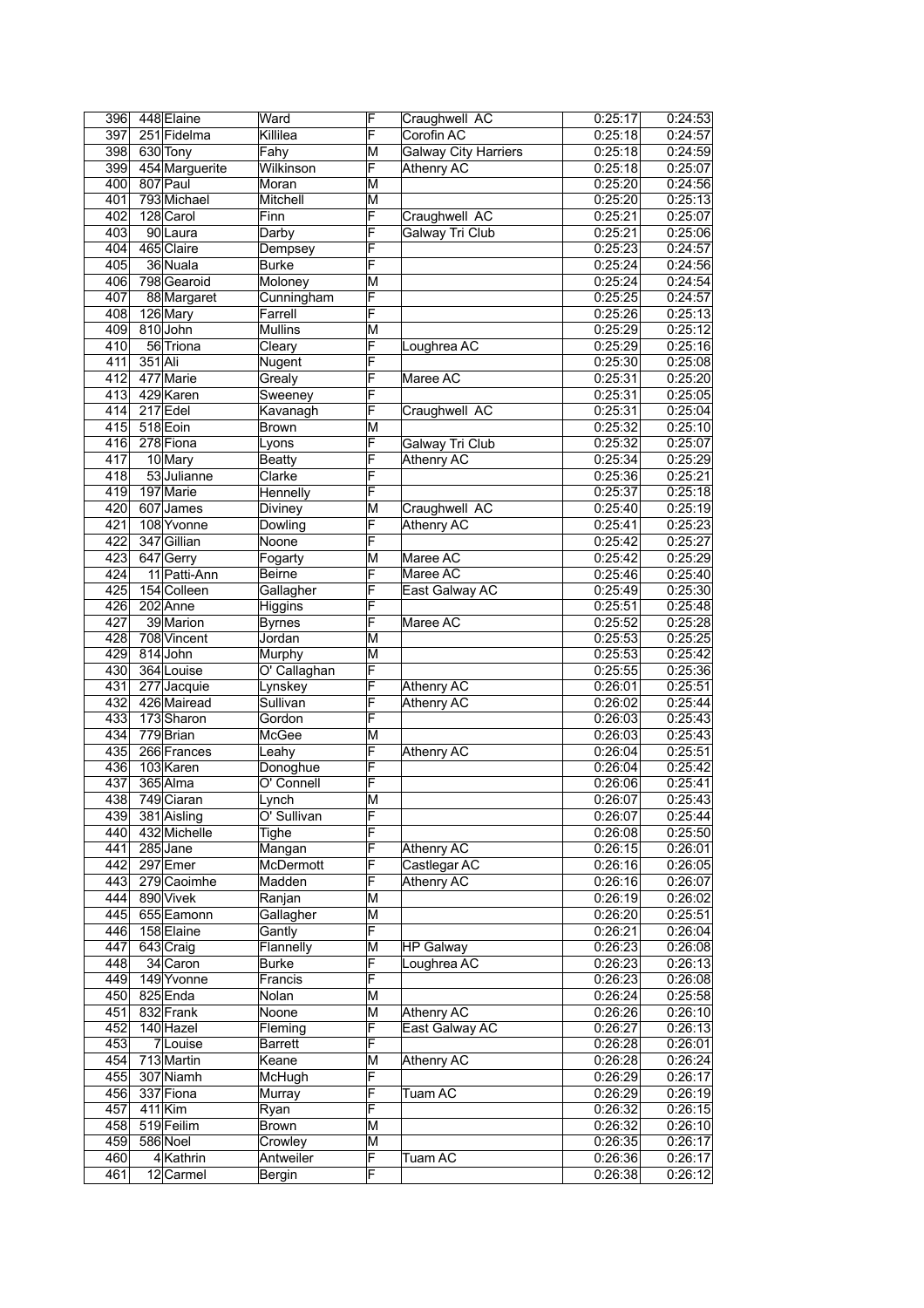| 462              | 405 Ann       | Ronan             | F                       | Tuam AC                         | 0:26:39 | 0:26:31 |
|------------------|---------------|-------------------|-------------------------|---------------------------------|---------|---------|
| 463              | 895 Bradley   | Rowles            | M                       |                                 | 0:26:39 | 0:26:23 |
| 464              | 609 Gary      | Doherty           | M                       | <b>Athenry AC</b>               | 0:26:43 | 0:26:17 |
| 465              | 739 Gordon    | Lenihan           | М                       |                                 | 0.26:43 | 0:26:17 |
| 466              | 212 Paula     | <b>Hynes</b>      | F                       |                                 | 0:26:45 | 0.26.34 |
| 467              | 16 Caroline   | <b>Bodkin</b>     | F                       | Tuam AC                         | 0:26:46 | 0:26:24 |
| 468              | $737$ Joe     | Leahy             | M                       |                                 | 0:26:46 | 0:26:35 |
| 469              | 742 Shane     | Lennon            | М                       |                                 | 0:26:46 | 0:26:23 |
| 470              | 313 Ciara     | McMenamy          | F                       | <b>Barnaderg Road Runners</b>   | 0:26:48 | 0.26.26 |
| 471              | 133 Siobhan   | Flaherty          | F                       | East Galway AC                  | 0:26:48 | 0:26:22 |
| 472              | 446 Aishling  | Ward              | F                       | Loughrea AC                     | 0:26:50 | 0:26:41 |
| 473              | 148 Dearbhla  | Frain             | F                       |                                 | 0:26:50 | 0:26:37 |
| 474              | 244 Michelle  | Kerrigan          | F                       | Loughrea AC                     | 0:26:50 | 0:26:34 |
| 475              | 320 Caroline  | Mitchell          | F                       | Athenry AC                      | 0:26:53 | 0:26:34 |
| 476              | 922Ryan       | Toner             | M                       | <b>Barnaderg Road Runners</b>   | 0.26.57 | 0:26:34 |
| 477              | 461 Gerardine | Nally             | F                       | Castlegar AC                    | 0:26:59 | 0:26:34 |
| 478              | 327 Michelle  | Moran             | F                       |                                 | 0:27:00 | 0:26:35 |
| 479              | 236 Sinead    | Kelly             | F                       | Craughwell AC                   | 0.27:00 | 0:26:47 |
|                  |               |                   |                         |                                 |         |         |
| 480              | 387 Kerry     | Quinlan           | F                       |                                 | 0:27:00 | 0.26.43 |
| 481              | 511 Tom       | <b>Bradley</b>    | M<br>F                  |                                 | 0:27:01 | 0.26.48 |
| 482              | 130 Kathryn   | Finnegan          |                         |                                 | 0:27:01 | 0.26.34 |
| 483              | 857 Tony      | O' Callaghan      | M                       | Craughwell AC                   | 0:27:03 | 0:26:38 |
| 484              | 77 Marie      | Cotter            | F                       |                                 | 0:27:03 | 0.26.48 |
| 485              | 592 Ciaran    | Davey             | M                       |                                 | 0:27:04 | 0:26:47 |
| 486              | 544 Michael   | Carey             | M                       |                                 | 0:27:09 | 0:26:47 |
| 487              | 97 Noreen     | Doherty           | F                       |                                 | 0.27:11 | 0:26:47 |
| 488              | 456 Cheryl    | Winston           | F                       | <b>Athenry AC</b>               | 0.27:11 | 0:26:52 |
| 489              | 207 Marina    | Hussey            | F                       | Tuam AC                         | 0:27:11 | 0:26:45 |
| 490              | 403 Bernie    | Rogers            | F                       | <b>Ballinasloe road runners</b> | 0:27:12 | 0.26.50 |
| 491              | 281 Mairead   | Madden            | F                       |                                 | 0:27:16 | 0:26:50 |
| 492              | 83 Caroline   | Crowe             | F                       |                                 | 0.27:16 | 0:27:13 |
| 493              | 98 Linda      | Dolan             | F                       |                                 | 0:27:17 | 0:27:05 |
| 494              | 169 Valerie   | Glavin            | F                       | <b>Athenry AC</b>               | 0:27:20 | 0:26:54 |
| 495              | 363 Siobhan   | O' Brien          | F                       |                                 | 0.27:21 | 0:27:02 |
| 496              | 228 Carmel    | Kelly             | F                       |                                 | 0:27:24 | 0:27:15 |
| 497              | 841 Micheal   | O Domhnaill       | M                       |                                 | 0:27:25 | 0:27:17 |
| 498              | 129 Marie     | Finn              | F                       | Athenry AC                      | 0:27:26 | 0.27:08 |
| 499              | 192 Teresa    | Healy             | F                       |                                 | 0:27:27 | 0.27:08 |
| 500              | 85 Josephine  | Cullen            | F                       | Craughwell AC                   | 0:27:30 | 0:27:18 |
| 501              | 331 Amy       | Murphy            | F                       |                                 | 0:27:30 | 0.27:08 |
| 502              | 159Linda      | Garvey            | $\overline{\mathsf{F}}$ |                                 | 0:27:34 | 0:27:18 |
| 503              | 535 Mark      | Campbell          | M                       |                                 | 0:27:35 | 0:27:06 |
| 504              | 435 Elaine    | Tobin             | $\overline{\mathsf{F}}$ | Tuam AC                         | 0:27:37 | 0:27:16 |
| 505              | 625 Steve     | Everard           | М                       |                                 | 0:27:39 | 0:27:20 |
| 506              | 151 Caroline  | Freeney           | F                       | <b>Athenry AC</b>               | 0:27:40 | 0:27:21 |
| 507              | 275 Katherine | Long              | F                       | East Galway AC                  | 0:27:41 | 0:27:23 |
| 508              | 13 Eithne     | Bermingham        | F                       |                                 | 0:27:41 | 0:27:15 |
| 509              | 323 Evannah   | Moffatt           | F                       |                                 | 0:27:41 | 0:27:13 |
| 510              | 367 Evelyn    | O' Connor         | F                       | <b>HP Galway</b>                | 0:27:42 | 0.27:18 |
| 511              | 9 Pauline     | <b>Barrett</b>    | F                       |                                 | 0:27:42 | 0.27.14 |
| 512              | $794$ Paul    | Mitchell          | $\overline{\mathsf{M}}$ | Athenry AC                      | 0:27:45 | 0:27:40 |
| $\overline{513}$ | 309 Grace     | <b>McKinney</b>   | F                       |                                 | 0:27:45 | 0:27:21 |
| 514              | 303 Aine      | <b>McGuinness</b> | F                       | Craughwell AC                   | 0.27:46 | 0:27:29 |
| 515              | 59Betty       | Coleman           | F                       | Craughwell AC                   | 0:27:46 | 0.27:30 |
| 516              | $254$ Dee     | <b>King</b>       | F                       |                                 | 0.27:50 | 0:27:30 |
| $\overline{517}$ | 47 Anita      | Carr              | F                       |                                 | 0.27:53 | 0:27:34 |
|                  |               |                   | F                       |                                 |         |         |
| 518              | 115 Jennifer  | Duggan            | F                       |                                 | 0:27:53 | 0:27:35 |
| 519              | 243 Karen     | Kerrigan          |                         |                                 | 0:27:54 | 0:27:39 |
| 520              | 332 Fiona     | Murphy            | $\overline{\mathsf{F}}$ |                                 | 0:27:54 | 0.27.32 |
| 521              | 114 Mairead   | <b>Duffy</b>      | $\overline{\mathsf{F}}$ |                                 | 0:27:55 | 0:27:32 |
| 522              | 471 Tara      | Lynch             | F                       |                                 | 0:27:55 | 0:27:32 |
| 523              | 91 Niamh      | De Paor           | F                       |                                 | 0:27:56 | 0:27:45 |
| 524              | 422 Joanne    | Stephens          | F                       |                                 | 0.27:56 | 0.27.38 |
| 525              | 382 Elaine    | O' Sullivan       | F                       |                                 | 0:27:57 | 0.27.33 |
| 526              | 529 Conal     | <b>Burke</b>      | М                       | Tuam AC                         | 0:28:00 | 0.27:51 |
| 527              | 55 Nicola     | Cleary            | F                       |                                 | 0:28:01 | 0:27:38 |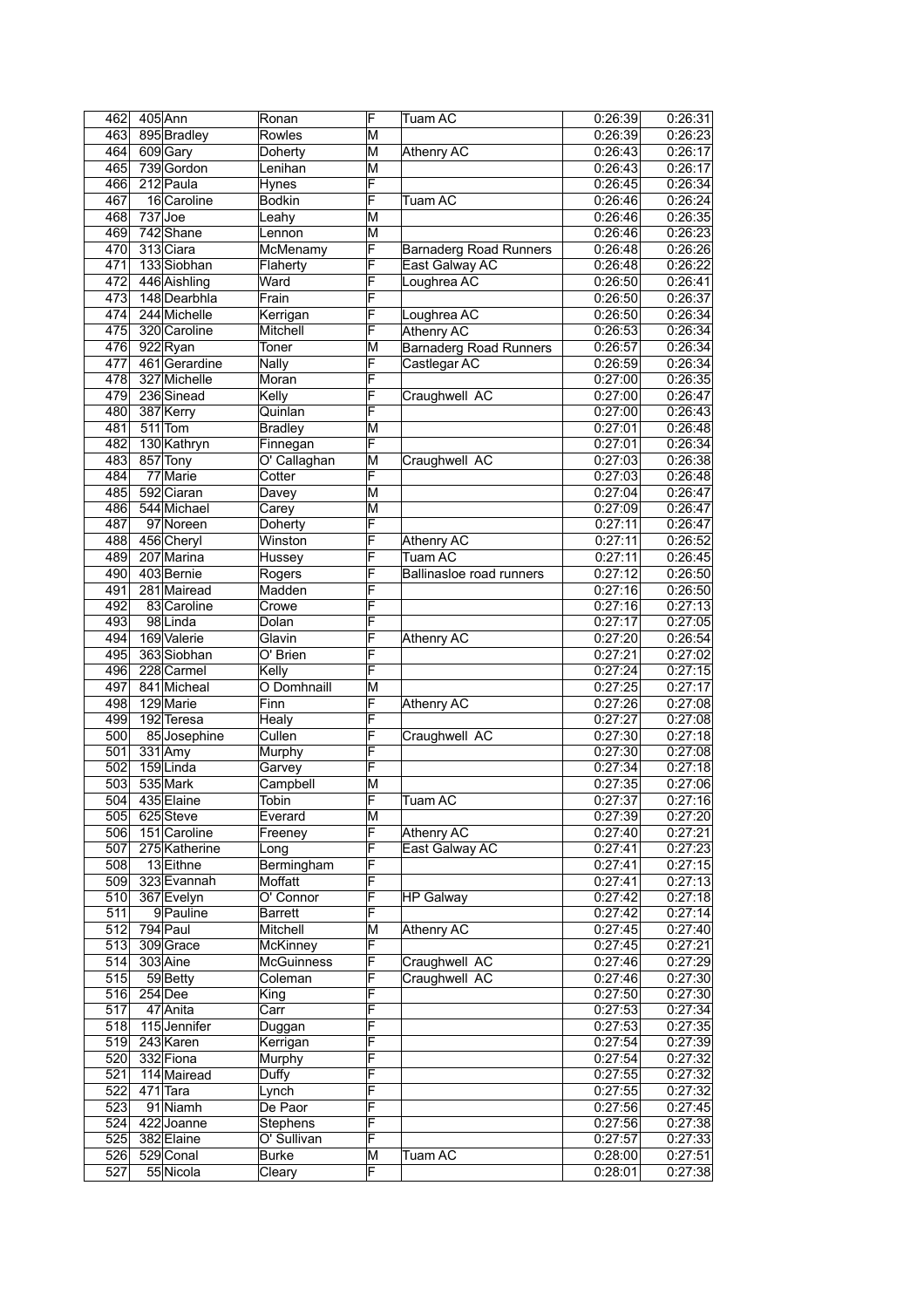| 528              |            | 419 Claire           | Sheields         | F                       |                             | 0:28:02 | 0:27:36            |
|------------------|------------|----------------------|------------------|-------------------------|-----------------------------|---------|--------------------|
| 529              |            | 61 Caroline          | Coll             | F                       |                             | 0:28:03 | 0:27:37            |
| 530              |            | 366 Eimear           | O' Connor        | F                       | Craughwell AC               | 0:28:08 | 0.27.44            |
| 531              |            | 177 Carol            | Grimes           | F                       |                             | 0.28.11 | 0.27:55            |
| 532              |            | 690 Micheal          | Hession          | M                       | <b>Galway Tri Club</b>      | 0.28.11 | 0.28:11            |
| 533              |            | 256 Sarah            | King             | F                       |                             | 0:28:14 | 0:27:53            |
| 534              |            | 152Lucy              | Friel            | F                       |                             | 0:28:14 | 0.27.48            |
| 535              |            | 962 Dermot           | Gibson           | M                       |                             | 0:28:15 | 0:28:14            |
| 536              |            | 63 Niamh             | Colleran         | F                       | Barnaderg Road Runners      | 0:28:16 | 0:27:55            |
| 537              | 328 Viv    |                      | Morgan           | F                       |                             | 0:28:18 | 0.27:50            |
| 538              |            | 398 Irene            | Regan            | F                       |                             | 0:28:21 | 0:28:03            |
| 539              |            | 885 Cormac           | Quillinan        | M                       |                             | 0:28:21 | 0.27.54            |
| 540              |            | 373 Paula            | O' Grady         | F                       |                             | 0.28.24 | 0.28:00            |
| 541              |            | 40 Lorna             | Cahill           | F                       |                             | 0:28:25 | 0.27:58            |
| 542              |            | 764 Michael          | <b>McBride</b>   | M                       |                             | 0:28:25 | 0.28.08            |
| 543              |            | 257 Maureen          | Kinsella         | F                       |                             | 0:28:27 | 0:28:02            |
| $\overline{544}$ |            | 361 Mary             | O Reilly         | F                       | Craughwell AC               | 0:28:27 | 0:28:03            |
| 545              |            | 372 Olivia           | O' Grady         | F                       |                             | 0:28:32 | 0:28:09            |
| 546              |            | 104 Marian           | Donohue          | F                       | <b>Athenry AC</b>           | 0:28:33 | 0:28:15            |
| $\overline{547}$ |            | 319 Carmel           | Mitchell         | F                       | Craughwell AC               | 0:28:34 | 0:28:09            |
| 548              |            | 215 Fiona            | Jordan           | F                       |                             |         | 0:28:14            |
|                  |            |                      |                  |                         | Craughwell AC               | 0:28:35 |                    |
| 549              |            | 406 Greta            | Rooney           | F                       | Craughwell AC               | 0:28:36 | 0.28.18            |
| 550              |            | 329 Fiona            | Mulcair          | F                       |                             | 0.28.36 | 0.28.15            |
| 551              |            | 172 Sandra           | Glynn            | F                       |                             | 0:28:38 | 0:28:17            |
| 552              |            | 450 Barbara          | Whyte            | F                       | Loughrea AC                 | 0:28:43 | 0:28:43            |
| 553              |            | 423 Ursula           | Stephens         | F                       |                             | 0:28:44 | 0:28:26            |
| 554              |            | 421 Breda            | Stephens         | $\overline{\mathsf{F}}$ | Craughwell AC               | 0:28:44 | 0:28:27            |
| 555              |            | 64 Gillian           | Collins          | F                       | <b>Galway City Harriers</b> | 0.28.45 | 0.28.24            |
| 556              |            | 157 Anne-Marie       | Gannon           | F                       |                             | 0.28:48 | 0:28:21            |
| 557              |            | 342 Emer             | Ni Dhomhnaill    | F                       |                             | 0:28:49 | 0:28:41            |
| 558              |            | 459 Niamh            | Wynne            | $\overline{\mathsf{F}}$ |                             | 0:28:51 | 0:28:31            |
| 559              |            | 188 Aisling          | Harte            | F                       |                             | 0:28:59 | 0:28:32            |
| 560              |            | 66 Helena            | Condon           | F                       |                             | 0:29:01 | 0:28:45            |
| 561              |            | 69 Mary              | Connaughton      | F                       | <b>Athenry AC</b>           | 0:29:01 | 0:28:41            |
| 562              |            | 434 Deirdre          | Tobin            | F                       | Maree AC                    | 0.29:02 | 0:28:41            |
| 563              | 122 Tara   |                      | Elwood           | F                       |                             | 0:29:02 | 0.28.32            |
| 564              |            | 433 Roseanne         | Timlin           | F                       |                             | 0:29:03 | 0:28:32            |
| 565              |            | 346 Niamh            | Nolan            | F                       | Craughwell AC               | 0:29:03 | 0.28:46            |
| 566              |            | 216 Maeve            | Joyce            | F                       |                             | 0:29:08 | 0.28.52            |
| 567              |            | 383 Christie         | O' Toole         | F                       |                             | 0:29:15 | 0.29.08            |
| 568              |            | 175 Michelle         | Greally          | F                       | <b>Galway City Harriers</b> | 0:29:24 | 0:29:04            |
| 569              |            | $\overline{2}$ Janan | Alani            | F                       |                             | 0:29:27 | 0:29:21            |
| 570              |            | 268 Lorraine         | Lee              | $\overline{\mathsf{F}}$ | <b>Tuam AC</b>              | 0:29:28 | 0:29:08            |
| 571              | 978Late    |                      | Entry            |                         |                             | 0:29:38 | 0.29.11            |
| 572              |            | 234 Sarah            | Kelly            | F                       |                             | 0:29:41 | 0.29.16            |
|                  |            | 181 Majella          | Hanley           | F                       |                             |         |                    |
| 573<br>574       | 296Lisa    |                      | <b>McCormack</b> | F                       |                             | 0:29:44 | 0:29:34<br>0:29:23 |
|                  |            |                      |                  |                         | Craughwell AC               | 0:29:45 |                    |
| 575              |            | 183 Dearbhla         | Hanniffy         | F                       | Maree AC                    | 0:29:45 | 0:29:35            |
| 576              |            | 283 Ramona           | Mallen           | F                       |                             | 0:29:48 | 0:29:22            |
| 577              |            | 106 Elaine           | Doran            | F                       | <b>Galway City Harriers</b> | 0:29:52 | 0:29:35            |
| 578              |            | 249 Jayne            | Killian          | F                       |                             | 0:29:53 | 0.29.30            |
| 579              |            | 413 Sheila           | Sammon           | F                       |                             | 0:29:54 | 0.29.35            |
| 580              |            | 18 Sinead            | <b>Bourke</b>    | F                       |                             | 0:29:57 | 0:29:33            |
| 581              |            | 317 Irene            | Melody           | F                       |                             | 0:29:58 | 0:29:33            |
| 582              |            | 726 Adam             | King             | М                       |                             | 0:29:58 | 0.29.46            |
| 583              |            | 246 Simone           | Kiernan          | F                       | <b>HP Galway</b>            | 0:30:02 | 0:29:44            |
| 584              |            | 120 Lorraine         | Egan             | F                       | Maree AC                    | 0:30:03 | 0.29.43            |
| 585              | $214$ Liz  |                      | Jennings         | F                       | <b>HP Galway</b>            | 0:30:04 | 0:29:39            |
| 586              |            | 505 Vinny            | Beirne           | M                       |                             | 0:30:05 | 0:29:49            |
| 587              |            | $24$ Aisling         | <b>Broderick</b> | $\overline{\mathsf{F}}$ |                             | 0:30:07 | 0.29.46            |
| 588              |            | 75 Emma              | Corcoran         | F                       |                             | 0:30:15 | 0:30:02            |
| 589              |            | 849 Kieran           | O Leary          | М                       |                             | 0:30:16 | 0:30:02            |
| 590              |            | 472 Caroline         | Ronan            | F                       | Tuam AC                     | 0:30:20 | 0:30:11            |
| 591              | $220$ Orla |                      | Keane            | F                       | Tuam AC                     | 0:30:22 | 0.30.08            |
| 592              |            | 179 Cora             | Hallinan         | F                       |                             | 0:30:23 | 0:30:05            |
| 593              |            | 302 Mary             | McGroddy         | F                       |                             | 0:30:27 | 0:30:03            |
|                  |            |                      |                  |                         |                             |         |                    |